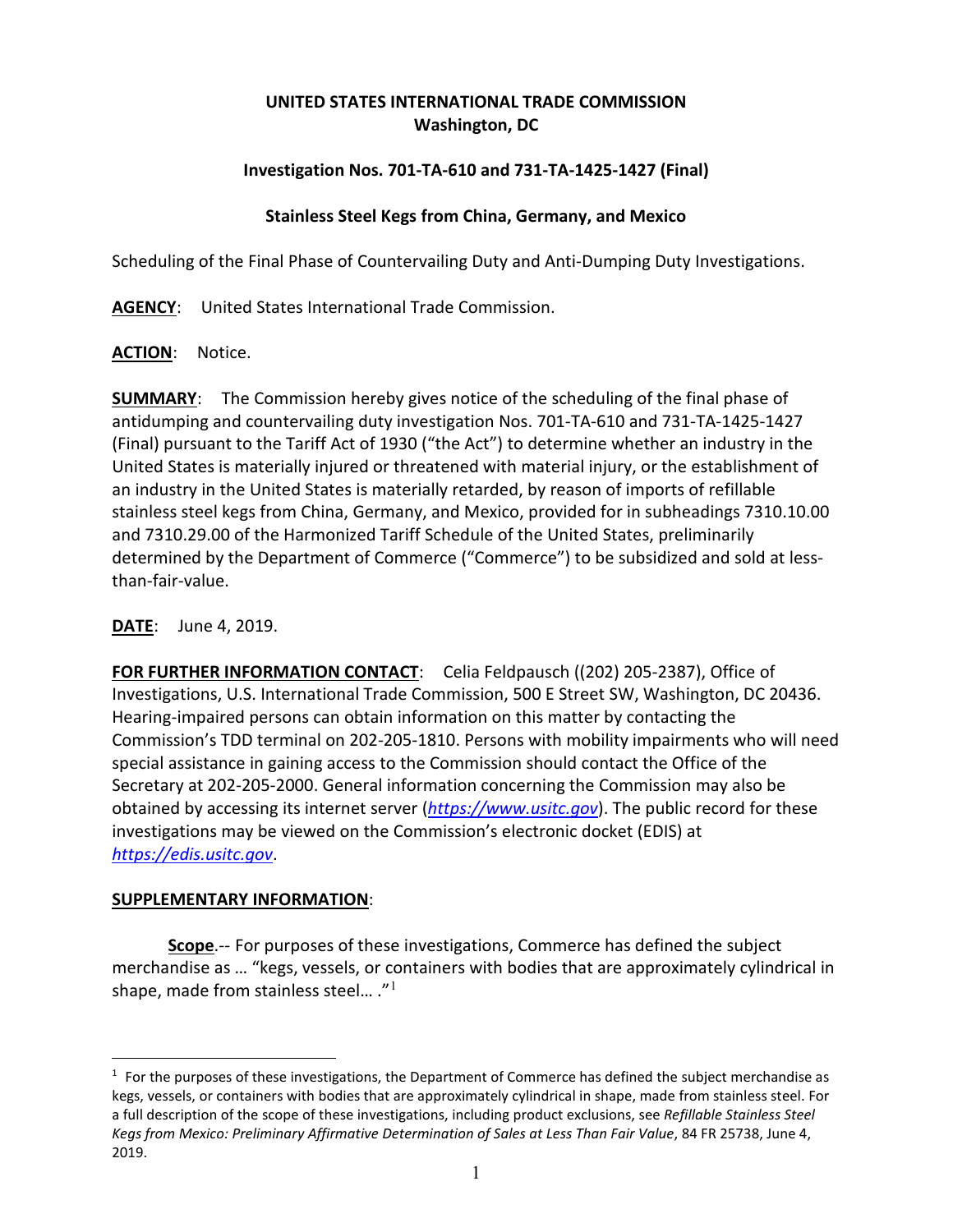**Background**.--The final phase of these investigations is being scheduled pursuant to sections 705(b) and 731(b) of the Tariff Act of 1930 (19 U.S.C. 1671d(b) and 1673d(b)), as a result of affirmative preliminary determinations by Commerce that certain benefits which constitute subsidies within the meaning of section 703 of the Act (19 U.S.C. 1671b) are being provided to manufacturers, producers, or exporters in China, Germany, and Mexico of stainless steel kegs, and that such products are being sold in the United States at less than fair value within the meaning of section 733 of the Act (19 U.S.C. 1673b). The investigations were requested in petitions filed on September 20, 2018, by American Keg Company, LLC, Pottstown, Pennsylvania.

For further information concerning the conduct of this phase of the investigations, hearing procedures, and rules of general application, consult the Commission's Rules of Practice and Procedure, part 201, subparts A and B (19 CFR part 201), and part 207, subparts A and C (19 CFR part 207).

**Participation in the investigations and public service list**.--Persons, including industrial users of the subject merchandise and, if the merchandise is sold at the retail level, representative consumer organizations, wishing to participate in the final phase of these investigations as parties must file an entry of appearance with the Secretary to the Commission, as provided in section 201.11 of the Commission's rules, no later than 21 days prior to the hearing date specified in this notice. A party that filed a notice of appearance during the preliminary phase of the investigations need not file an additional notice of appearance during this final phase. The Secretary will maintain a public service list containing the names and addresses of all persons, or their representatives, who are parties to the investigations.

**Limited disclosure of business proprietary information (BPI) under an administrative protective order (APO) and BPI service list**.--Pursuant to section 207.7(a) of the Commission's rules, the Secretary will make BPI gathered in the final phase of these investigations available to authorized applicants under the APO issued in the investigations, provided that the application is made no later than 21 days prior to the hearing date specified in this notice. Authorized applicants must represent interested parties, as defined by 19 U.S.C. 1677(9), who are parties to the investigations. A party granted access to BPI in the preliminary phase of the investigations need not reapply for such access. A separate service list will be maintained by the Secretary for those parties authorized to receive BPI under the APO.

**Staff report**.--The prehearing staff report in the final phase of these investigations will be placed in the nonpublic record on August 1, 2019, and a public version will be issued thereafter, pursuant to section 207.22 of the Commission's rules.

**Hearing**.--The Commission will hold a hearing in connection with the final phase of these investigations beginning at 9:30 a.m. on August 14, 2019, at the U.S. International Trade Commission Building. Requests to appear at the hearing should be filed in writing with the Secretary to the Commission on or before August 9, 2019. A nonparty who has testimony that may aid the Commission's deliberations may request permission to present a short statement at the hearing. All parties and nonparties desiring to appear at the hearing and make oral presentations should participate in a prehearing conference to be held on August 12, 2019, at the U.S. International Trade Commission Building, if deemed necessary. Oral testimony and written materials to be submitted at the public hearing are governed by sections 201.6(b)(2), 201.13(f), and 207.24 of the Commission's rules. Parties must submit any request to present a